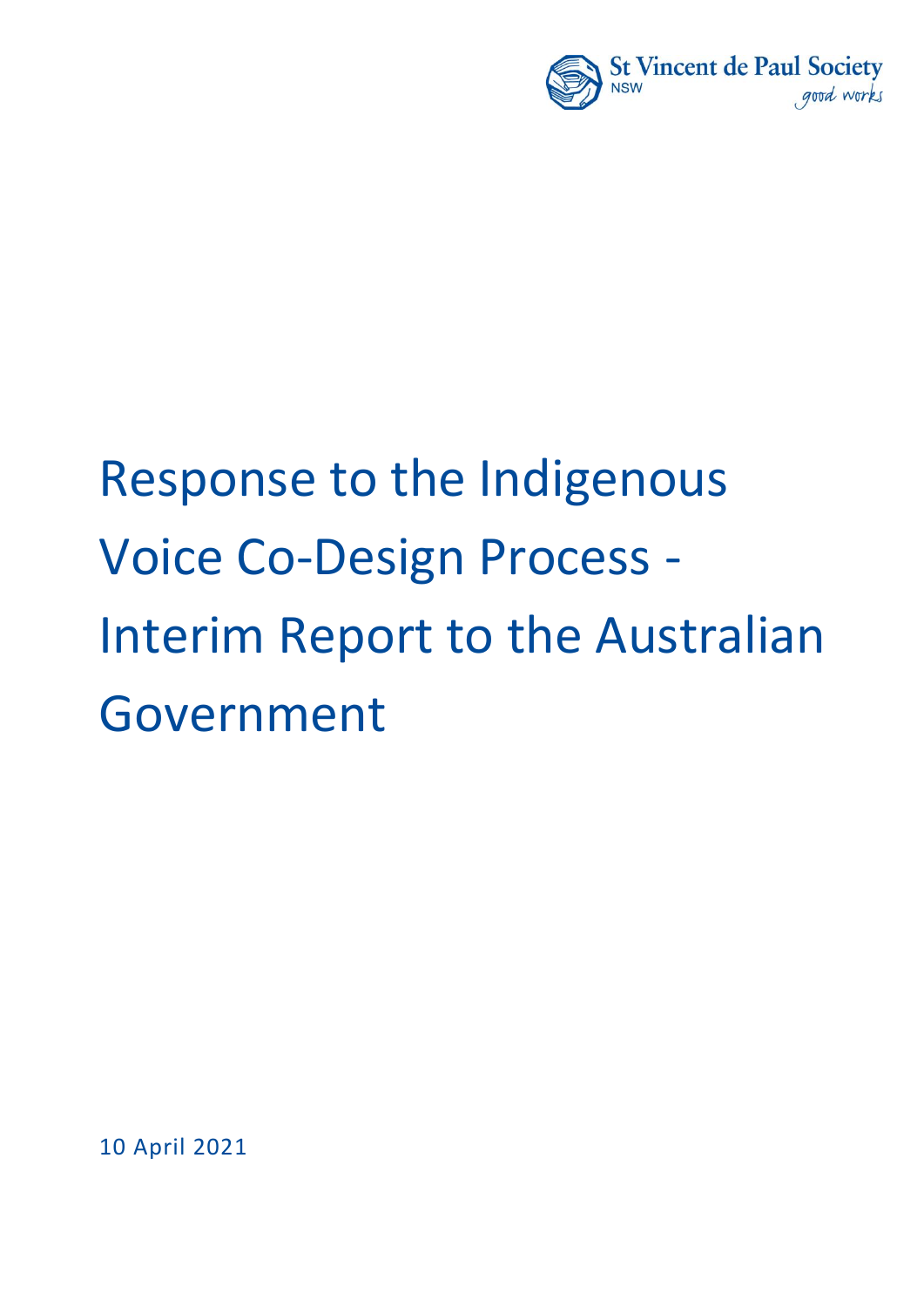### Acknowledgement of Country

The St Vincent de Paul Society NSW acknowledges Aboriginal and Torres Strait Islander peoples as the Traditional Custodians of the land on which we live and work, with deep respect. May Elders, past and present, be blessed and honoured. May we join together and build a future based on compassion, justice, hope, faith, and reconciliation.

#### The St Vincent de Paul Society

The St Vincent de Paul Society (the Society) has worked in NSW for more than 130 years, providing assistance to people experiencing poverty and disadvantage. We seek to shape a more just and compassionate society by working to address the causes of poverty and injustice.

As a major provider of services to people experiencing disadvantage, the St Vincent de Paul Society offers 115 services across NSW. These include accommodation, supported accommodation and drop-in services for people experiencing or at risk of homelessness; services to people with complex mental health diagnoses and/or complex behavioural support needs; to people experiencing problematic alcohol or other drug use; to people with disability; and to young people at risk of exclusion.

Our extensive network of member volunteers also provides immediate care and assistance to people in their communities across the State. This includes financial and material support – food parcels or vouchers, assistance paying energy and other bills, no-interest loans, clothing, household items and furniture, assistance accessing supports and services, and companionship.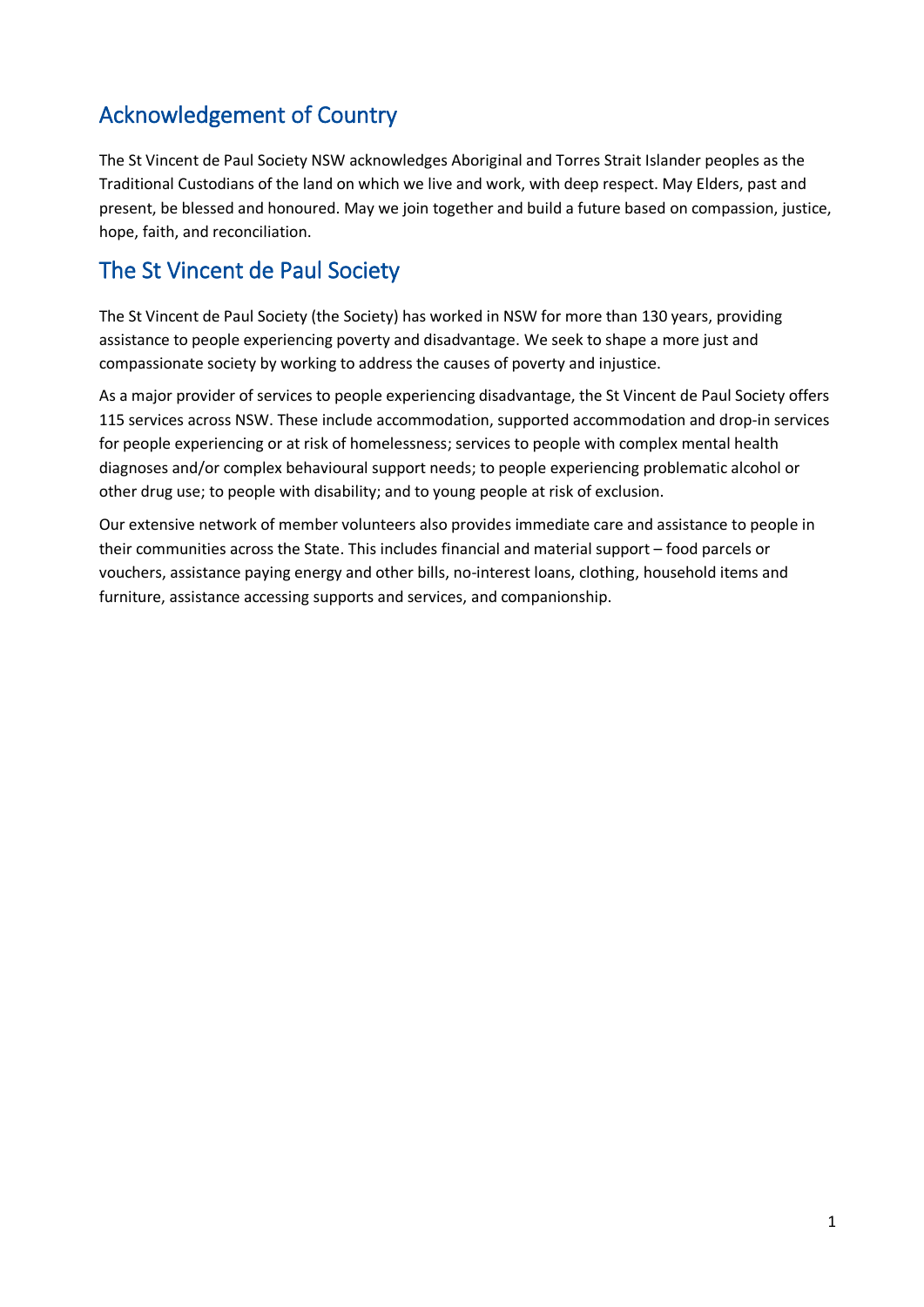# Introduction

The St Vincent de Paul Society welcomes this opportunity to respond to the Interim Report to the Australian Government on the Indigenous Voice Co-Design Process (October 2020).

As supporters of the *Uluru Statement from the Heart*, we value efforts towards establishing an Indigenous Voice, and the Australia Government's acceptance of the importance of such a Voice.

As clearly articulated in the Uluru Statement, however, we believe it is critically important that an Indigenous Voice is enshrined in the Constitution. We recognise that the terms of reference for the codesign process specifically excluded recommendations about constitutional recognition. However, we hope the Government will now build on the work done by the co-design groups, through the Uluru Dialogues, and by so many individuals, groups and committees, and honour its election commitment to a referendum.

# A Voice to Parliament

The need to ensure the voices of Aboriginal and Torres Strait Islander peoples are heard in decisionmaking processes about the laws and policies that affect them is now well-documented and wellrecognised.

In the work of the St Vincent de Paul Society NSW, we see the ongoing impact of colonisation, dispossession and inter-generational trauma on First Nations people every day. Our members deliver care and support to approximately 60,000 people across NSW in any given year. Of these people, more than one in five identify as being of Aboriginal or Torres Strait Islander origin. Our homelessness services support over 6,000 people per year, approximately one fifth of whom are First Nations people. Aboriginal and Torres Strait Islander people are similarly over-represented amongst the people supported by our disability and community inclusion services and by our alcohol and other drug services.

Our statistics reflects the disadvantage experienced by First Nations people across Australia. First Nations people are more likely than other people in Australia to be living with disability<sup>1</sup> (but less likely to access services)<sup>2</sup>, more likely to experience harmful substance use and mental health issues,<sup>3,4</sup> and ten times more likely to experience homelessness<sup>5</sup>.

Our Reconciliation Action Plan pledges to deliver actions aimed at closing these, and related, social and economic gaps between First Nations people and non-Indigenous Australians. However, we recognise that this can only be achieved if Aboriginal and Torres Strait Islander people are afforded the opportunity to be meaningfully involved in decisions that impact their lives at every level – including nationally.

A Voice to Parliament would commit Parliament to hearing the views of Aboriginal and Torres Strait Islander people before legislating and making decisions that affect them. This would improve Parliament's capacity to perform its functions effectively and to develop laws and policies that improve the lives of Aboriginal and Torres Strait Islander people and hasten efforts towards substantive equality. A Voice would also benefit all Australians; as it would be an important mechanism towards enabling everyone in

<sup>1</sup> AIHW (2020) *Indigenous health and wellbeing*

<sup>2</sup> Centre for Health Policy, University of Melbourne (2019) *Understanding disability through the lens of Aboriginal and Torres Strait Islander people – challenges and opportunities.*

<sup>3</sup> Australian Indigenous Health Bulletin (2018) *Review of the harmful use of alcohol among Aboriginal and Torres Strait Islander people*

<sup>4</sup> Australian Indigenous Health Bulletin (2016) *Review of illicit drug use among Aboriginal and Torres Strait Islander people*

<sup>5</sup> AIHW (2019) *Aboriginal and Torres Strait Islander people: a focus report on housing and homelessness.*